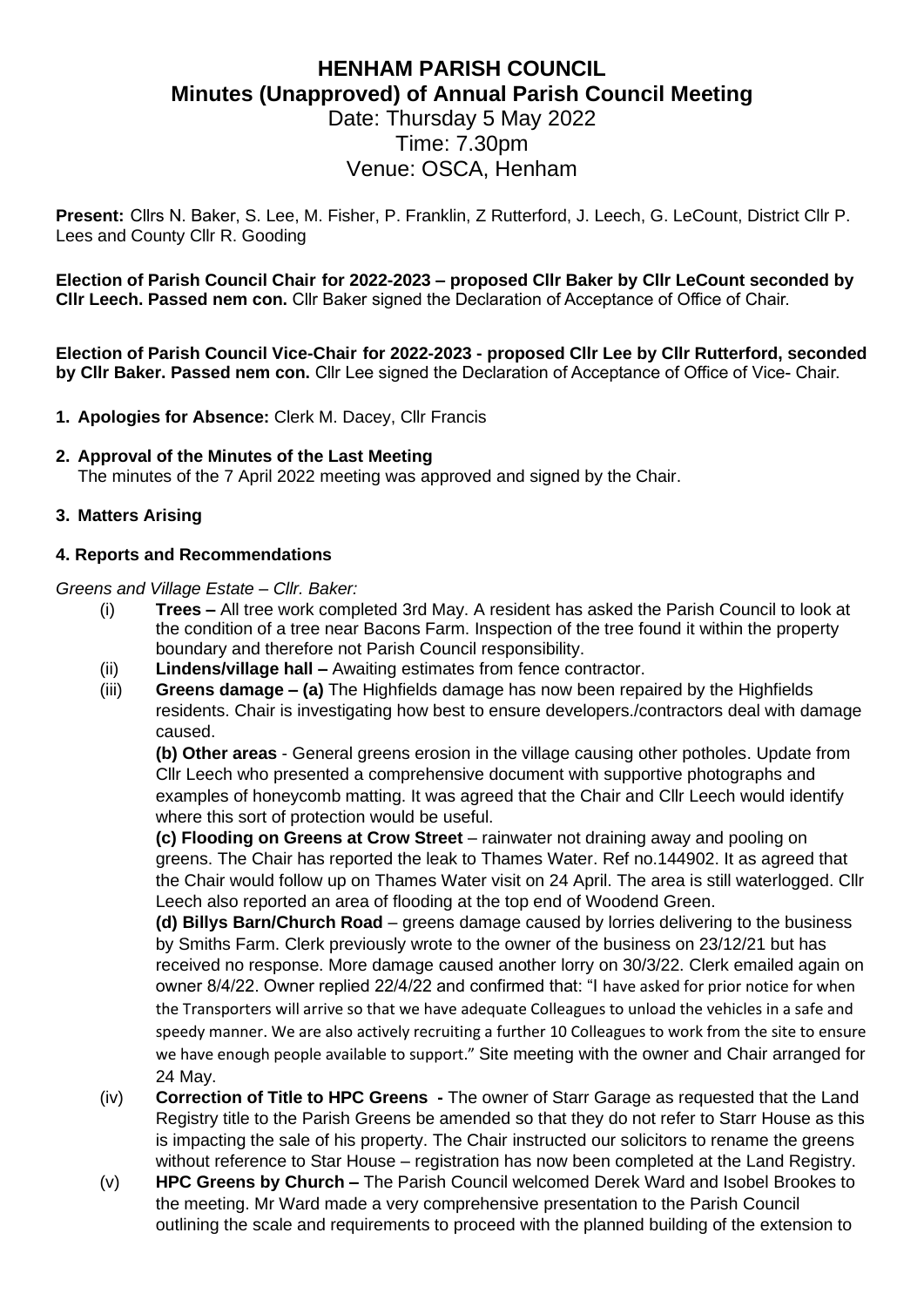the Church. The presentation was followed by a Q and A session. The HPPC would like use of the village greens in front of the Church during the construction phase. The PC in a further discussion decided it required more clarification of details relating to the request and awaits the HPCC response to these further questions.

- (vi) **Sages –** Residents have requested that the grass is cut. Since it has been established that this is not Parish Greens, our contractor no longer cuts it. The clerk had written to the Housing Association, however, the matter has now been resolved as it has been established that Sages Greens belongs to UDC and it has been cut.
- (vii) **Queen's Platinum Tree** The Parish Council previously agreed on an Elm Tree as our 'Queens' tree. Unfortunately our Arborist cannot source this species and has recommended a Hornbeam as a replacement which will be planted for the official weekend. The Chair will organise a plaque.

**Village ponds –** The Farming & Wildlife Advisory Group have written to the Parish Council about a funded pond conservation project they are delivering on behalf of Natural England.

**Village Hall** – Clerk has paid the first half of the annual grant to the village hall (£2,500) as previously agreed by Councillors. Cllr Fisher presented a comprehensive update on his work with the Village Hall Committee and outlined the next stage in the Village Hall refurbishment. The following proposal was put forward by Cllr LeCount seconded by Cllr Lee. 'That HPC formally agree the approach to implementation, formally agree preliminary budget subject to actual quotes, establish a schedule of works to fit continued usage of Village Hall, explore ways of reducing costs where possible and try to utilise local builders and contractors where available. Approved nem con.

**Speedwatch** – Camera posts are now in place and the cameras arrive end of May. The speedwatch team have a training day. The new speed gun is on order.

Queen's Platinum - Our village event will be on 4<sup>th</sup> June 2022. Cllr Lee to update. Deposits paid for Staging and Bands. Toilet Hire balance now fully paid. Clerk has circulated insurance details on event management obtained previously to Cllrs Lee and Fisher to ensure the Parish Council is fully compliant. The chair has applied for a temporary events licence. Grant of £1000 received towards the event from UDC. The Flyer has gone in the Dragon. At 17:00 on the day the 9 individuals and organisations will be honoured for their outstanding contributions to the village during the Covid pandemic and lockdowns.

Defibrillator training - Defibrillator Training OSCA 10.30 Saturday June 18th and September 10<sup>th</sup>. The unit is located by the main door at OSCA. Cllr Fisher would very much appreciate and encourage as many villagers as possible to attend the very short demonstration and training session. This piece of equipment is very simple to use but could be a life saver in the event of an emergency.

**The Barn, Old Mead Road –** Essex Highways have passed the matter back to UDC planning, a new planning officer is now dealing with this and will arrange a site visit. The owners have made a formal complaint to the Parish Council regarding the handling of the planning application by the planning sub-committee and Cllr Franklin and this has been referred to the monitoring officer at UDC. The Chair has been dealing with an ongoing FOI request made by the owners of the Barn regarding the Parish Council sub-planning committee's decision-making process in connection with the planning application. The UDC Monitoring Officer has now withdrawn her decision and reprimand letter and apologised to Cllr Franklin.

**UALC meeting** – Report prepared by Cllr Franklin regarding the UALC, LCLF and UDC Parish Forum meetings which he attended on behalf of HPC, circulated to all Councillors prior to this meeting.

**Receipts** From Whom **Description Description CONSECTED Amount** UDC Precept Recept and the set of the set of the set of the set of the set of the set of the set of the set of the set of the set of the set of the set of the set of the set of the set of the set of the set of the set of t

*(ii) Finance*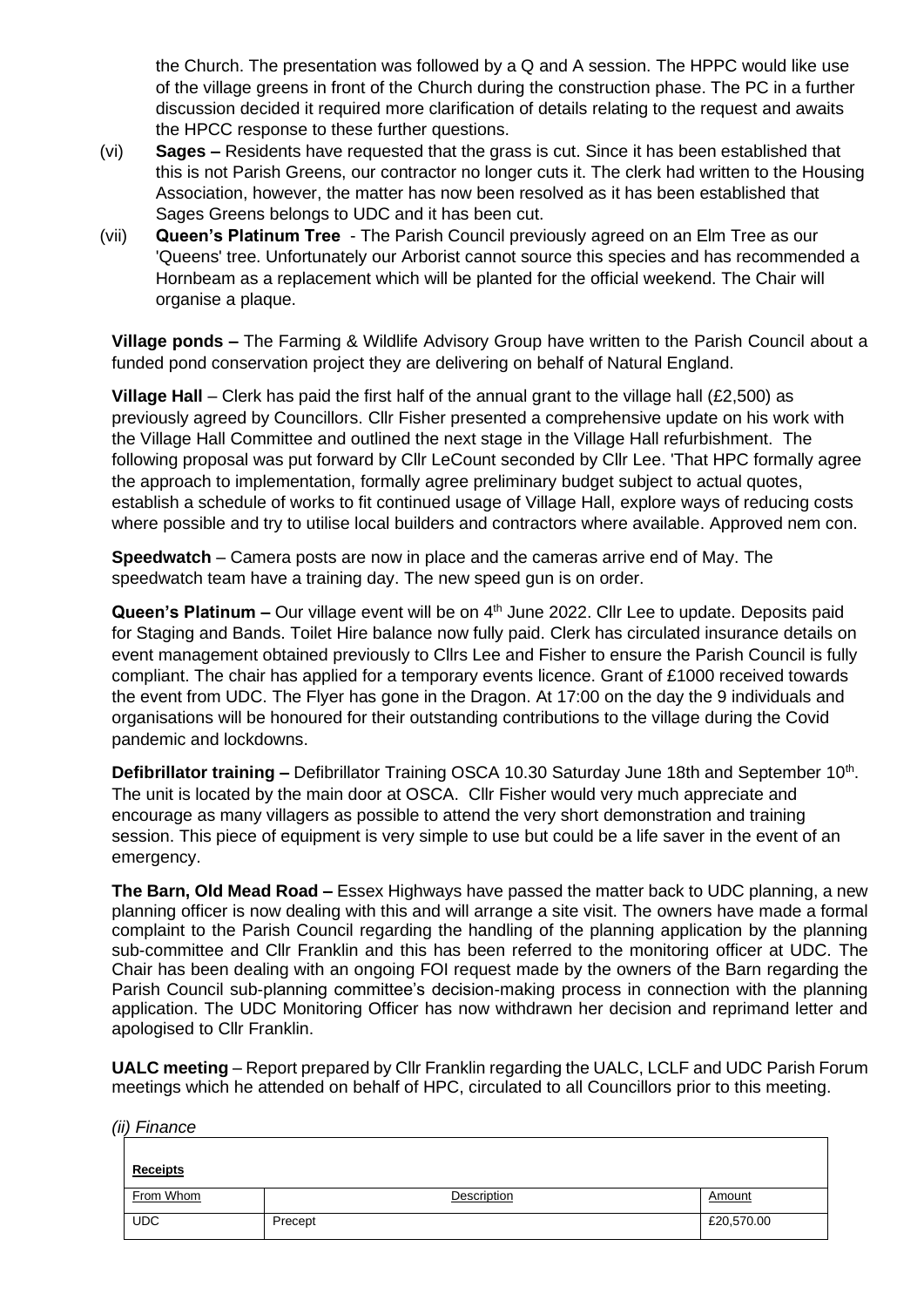| ECC                                                | Locality fund for Village Hall works               |           |            | £1,000.00 |
|----------------------------------------------------|----------------------------------------------------|-----------|------------|-----------|
|                                                    |                                                    |           |            |           |
| To Whom                                            | Description                                        | Amount    | <b>VAT</b> | Total     |
| (Invoice no.)                                      |                                                    |           |            |           |
|                                                    |                                                    |           |            |           |
| M Dacey                                            | Clerk's salary (April)                             | £398.38   | £0.0       | £398.38   |
| Old School<br>Community<br>Association             | HPC room hire Nov 21 to March 22                   | £75.00    | £0.0       | £75.00    |
| <b>JRB Enterprise Ltd</b><br>(23758)               | Dog poo bags                                       | £58.04    | £11.61     | £69.65    |
| <b>Highfields Henham</b><br>Management<br>Company  | Refund for Type 1 material for pot hole<br>repairs | £49.17    | £9.83      | £59.00    |
| Henham Village Shop<br>Association Ltd<br>(H00058) | Post Office fees Feb-May 22                        | £2083.50  | £0.0       | £2083.50  |
| M Dacey                                            | Quarterly WFH allowance and admin costs            | £86.39    | £0.0       | £86.39    |
| M Fisher (0365)                                    | Refund for Festival staging deposit                | £960.00   | £240.00    | £1200.00  |
| <b>Uttlesford District</b><br>Council (0000089223) | PCSO Q4 salary contribution                        | £1,207.76 | £0.0       | £1,207.76 |
| <b>Barry Poole</b>                                 | Re-issued cheque for Village Hall Fencing<br>works | £45.00    | £0.0       | £45.00    |
| <b>Gardner Planning</b><br>(075.1)                 | Halt Bungalow Planning advice                      | £750.00   | £0.0       | £750.00   |
| PA Knott (61683)                                   | Grass cut 6/4 & 20/4                               | £910.00   | £0.0       | £910.00   |
| Leanne S Pharaoh<br>(PATB036)                      | Deposit for band for Festival                      | £300.00   | £0.0       | £300.00   |
| <b>JMM Burnell</b>                                 | Deposit for bands for Festival                     | £500.00   | £0.0       | £500.00   |
| BHIB Ltd (LCO00320-<br>643919)                     | Renewal of HPC annual insurance                    | £347.76   | £0.0       | £347.76   |
| Information<br>Commissioner<br>(Z2259172)          | Renewal of annual fee                              | £40.00    | £0.0       | £40.00    |
| Ricki Shelsher (1013)                              | Village windows and signs cleaning                 | £50.00    | £0.0       | £50.00    |
| <b>Stanley Tee LLP</b><br>(345034)                 | Legal Fees for title rectification Starr House     | £440.00   | £88.00     | £540.00   |
| <b>JRB Enterprise Ltd</b><br>(23861)               | Dog poo bags                                       | £65.71    | £13.14     | £78.85    |
| Luxury Toilet Hire UK<br>Ltd                       | <b>Balance Toilet Hire for Festival</b>            | £558.00   | £139.50    | £697.50   |
| Henham Village Hall                                | 50% HPC grant                                      | £2,500.00 | £0.0       | £2,500.00 |

## **Treasury Management Investment Policy and Strategy 2022/23 – Cllr Fisher-** Nothing to report.

**AGAR 2021-22** – The Clerk will be preparing the relevant paperwork over the coming weeks. The clerk has renewed our annual insurance for £347.76.

## *(viii) Planning and Developments –*

- **UTT/22/1030/HHF** proposed garden shed, Sucklings Cottage, Crow Street.
- **UTT/22/0805/FUL**  proposed replacement of existing dwelling, 2 Hall Close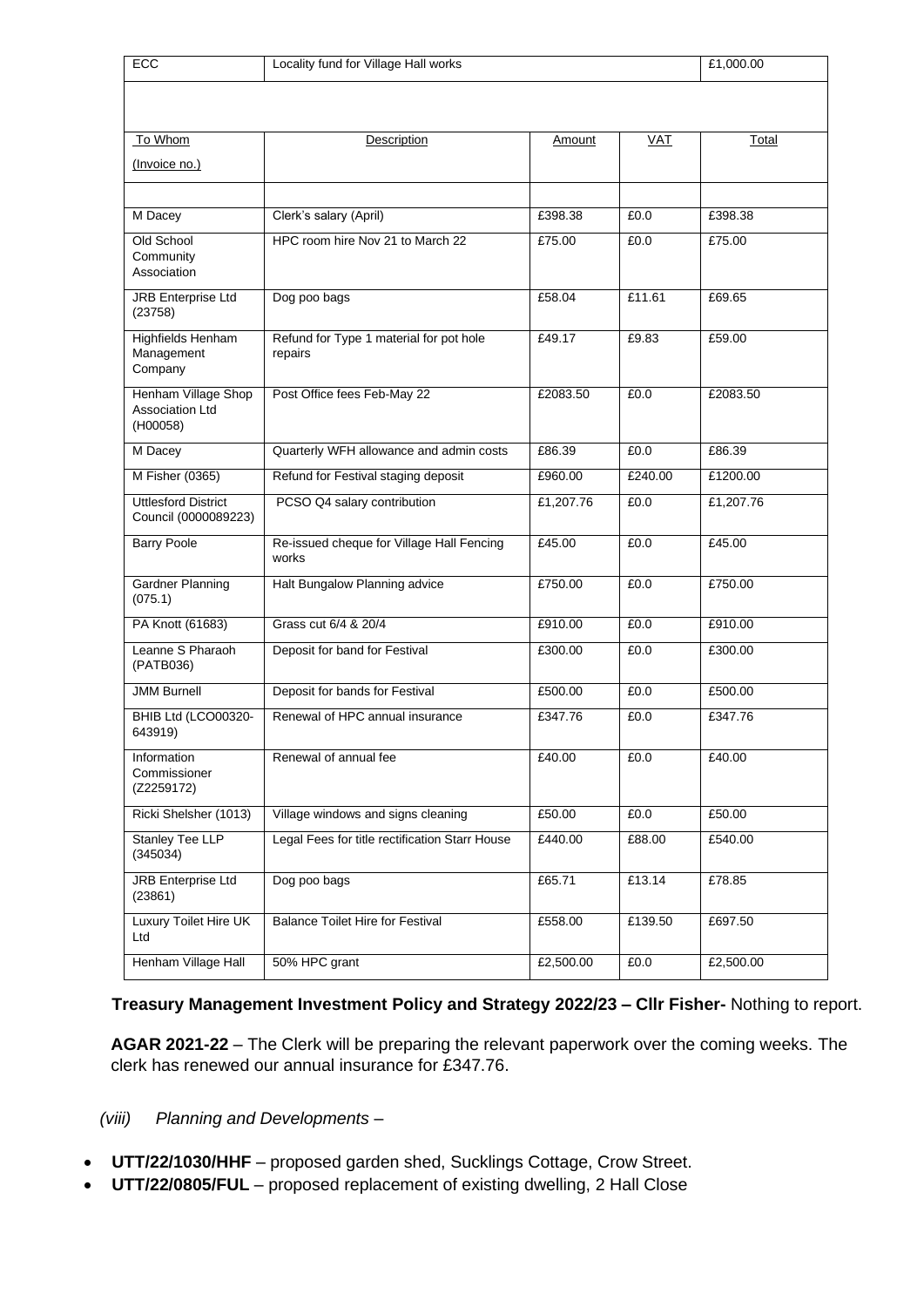- **UTT/22/0907/HHF** proposed demolition of existing outbuilding and erection of garage, workshop, home office and storage areas with alterations to landscaping and access, Meadside, Old Mead Road
- **UTT/22/1160/FUL** proposed Demolition of existing bungalows and outbuildings and the erection of 2no. replacement dwellings, detached garages and associated works, Dunroamin Old Mead Road
- **UTT/22/0713/FUL –** Proposed demolition of existing dwelling and erection of replacement dwelling, Halt Bungalow, Wood End Green – awaiting planning decision.

**Breaches: Continuing breaches at Cedar Cottage**- This is now under an enforcement notice which becomes operational and effective on 31/1/22. Parish Council continues to monitor the situation.

## **Appeals: n/a**

**Mill Road Development** : The Chair wrote to UDC planning on 11/1/22 requesting information regarding the S106 Agreement and will continue to ensure that the Parish Council is kept informed on matters relating to the development. District Cllr Lees is chasing.

#### **Decisions**: n/a

#### *(ix) Highways –*

North Hall Road: **Road Closure**: Notice received of intended closure of North Hall Road, due to commence on 12th February 2022 for a further 266 days The closure is required for the safety of the public and workforce while Essex County Council undertakes retaining wall. Latest update from

EH: "We have received and reviewed the preliminary design for works to North Hall Road and are satisfied with the proposal. Therefore, we instructed our contractors to carry out the next task of completing the submission documents to the Environment Agency. The full application was submitted in March 2022 and consultations will be held with the Environment Agency to ensure that we gain approvals for the preferred design. We anticipate the consultation period and approval time to be between 8-12 weeks. We have also discussed the preferred option with the utility companies whose apparatus is within close proximity to the works location, and they have accepted our proposed design. The necessary vegetation works were carried out within the Highway land in February 2022 to avoid bird nesting season. Please be assured we are working very closely with the design and build contractor and as soon as we received a detailed construction programme we will be able to share this information. The latest information will also be made available on the scheme [webpage."](https://www.essexhighways.org/north-hall-road-little-henham) The link to the webpage is on the village website.

An enforcement file has been opened ENF/21/0204/C regarding the application for a residential site application on North Hall Road. A new enforcement officer has been appointed by UDC.

Hall Road, Henham**:** The Parish Council previously agreed to pay for the installation of a 40mph buffer zone at this site. Essex Highways previously confirmed the cost of construction is now a fixed price of £9,711.74. We were originally quoted £6k for the signage works. The Parish Council has already paid approximately £3500 plus VAT to get to this stage. ECC have now promised to provide funding and the Parish Council awaits further details – clerk sent an email to County Cllr Gooding on 5/11/21. County Cllr Gooding confirmed the funding has been agreed in principle with ECC and a meeting is being held in January 2022. This was approved by LHP meeting on 7/4/22.

Pledgdon Green Lane/Brick End Road - The Clerk emailed County Cllr Gooding on 5/11/21 with a request to reapply for quiet lane status and 20 mph speed limit to be granted by the Highways Panel and for the pot holes/repairs to be put forward to the highways panel. County Cllr Gooding confirmed both applications have been put forward although the process for achieving quiet lane status is lengthy. Cllr Gooding had a site meeting with the EH engineer and potholes will be filled in 2 weeks. Road resurfacing and repair work to correct subsidence and blocked drains has also been agreed in the next 12 months.

Mill Road/School Road yellow lines – The Parish Council is aware of dangerous parking on the Mill Road bend by School Lane. The PCSO has been asked to speak to the owners of the vehicles. The clerk emailed County Cllr Gooding on 5/11/21 with a formal request to extend the yellow lines round the bend. County Cllr Gooding has submitted the request to North Essex Parking Partnership. The application has been re-submitted by County Cllr Gooding.

**Residents are encouraged to also report any matters to Essex Highways direct via the Essex Highways web site [www.essex.gov.uk/highways](http://www.essex.gov.uk/highways) (details also on the Henham Website), as**